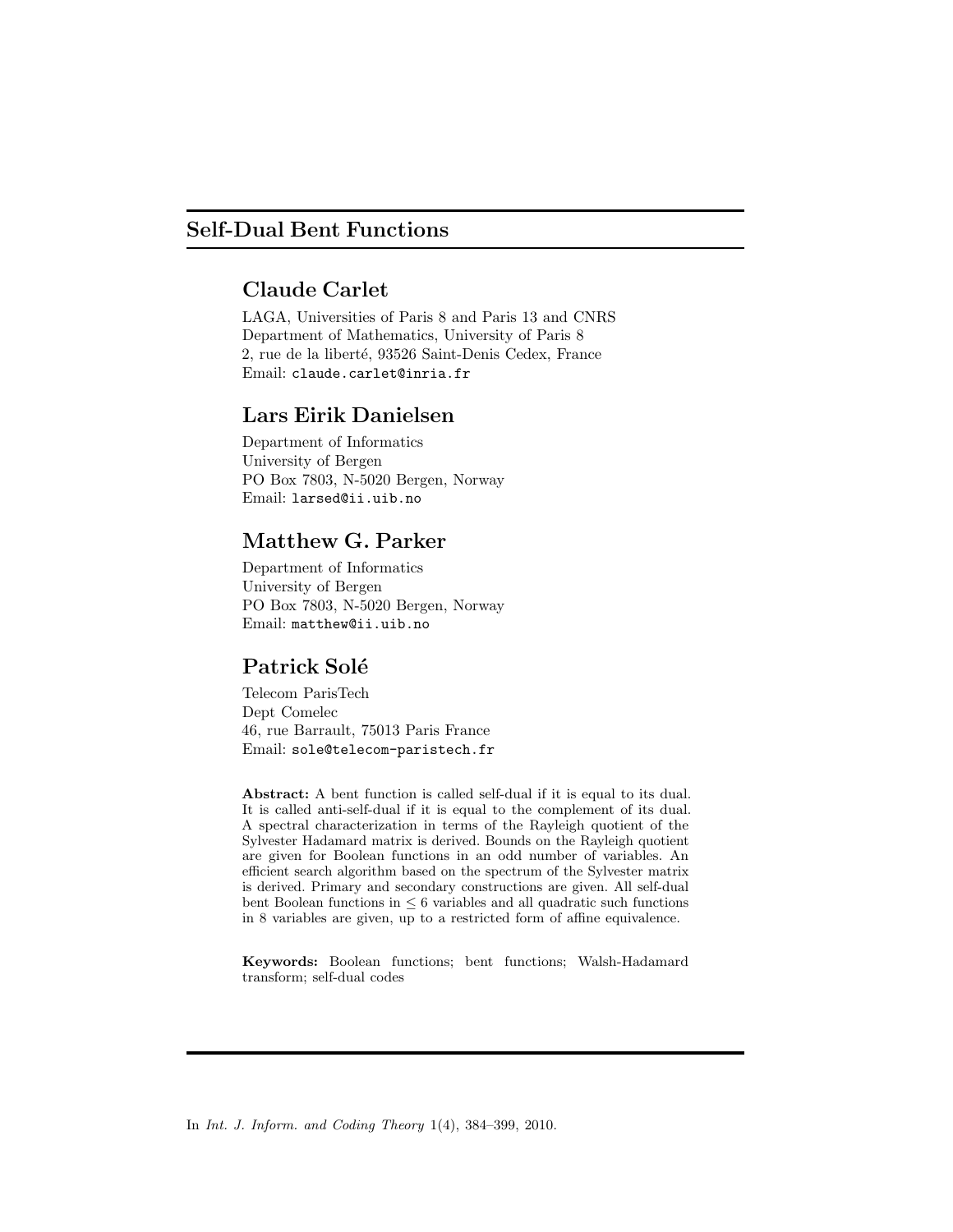## 1 Introduction

Bent functions form a remarkable class of Boolean functions with applications in many domains, such as difference sets, spreading sequences for CDMA, error correcting codes and cryptology. In symmetric cryptography, these functions can be used as building blocks of stream ciphers. They will not, in general, be used directly as combining functions or as filtering functions, because they are not balanced, but as Dobbertin showed in (Dobbertin, 1995), they can be used as an ingredient to build balanced filtering functions. While this class of Boolean functions is very small compared to the class of all Boolean functions it is st[ill large](#page-16-0) enough to make enumeration and classification impossible if the number of variables is  $\geq 10$ . It is therefore desirable to look for subclasses that are more amenable to generation, enumeration and classification.

A subclass that has received little attention since Dillon's seminal thesis (Dillon, 1974) is the subclass of those Boolean functions that are equal to their dual (or Fourier transform in Dillon's terminology). We call these self-dual bent functions. Of related interest are those bent functions whose dual is the complement of the function. We call these *anti-self-dual bent functions*. In this work we characterize the sign functions of these two class of functions as the directions where extrema of the Rayleigh quotient of the Sylvester type Hadamard matrix occur, or, equivalently, as eigenvectors of that matrix. This spectral characterization allows us to give a very simple and efficient search algorithm, that makes it possible to enumerate and classify all self-dual bent function for  $\leq 6$  variables and all quadratic such functions in 8 variables. The computational saving on the exhaustive search is doubly exponential in  $n$ . We derive primary constructions (Maiorana-McFarland and Dillon's partial spreads), secondary constructions (going from bent function in n variables to self-dual or anti-self-dual bent functions in  $n + m$  variables) and class symmetries (operations on Boolean functions that preserve self-duality or anti-self-duality). The subclass of the Maiorana-McFarland class of bent functions exhibits interesting connections with self-dual codes, a fact which was our original motivation at the start of the study: to connect the duality of codes with the duality of Boolean functions. This appears also in the section on class symmetries.

When the number of variables is odd and bent [fun](#page-2-0)ctions cannot exist maximizing the Rayleigh quotie[nt](#page-8-0) still makes sense. We give an iterative construction to build B[oo](#page-12-0)lean functions with Rayleigh quotient converging to some asymptote.

The material is organized as follows. Section 2 collects the notation and definitions that we need for the rest of the paper. Section 3 contains the characterization in terms of Rayleigh quotient and the bounds on that quantity for an odd number of variables. Section 4 looks into constructions, first primary then secondary. Section 5 describes the search algorithm and establishes the symmetry between self-dual and anti-self-dual bent functions. The numerical results are listed in Section 6.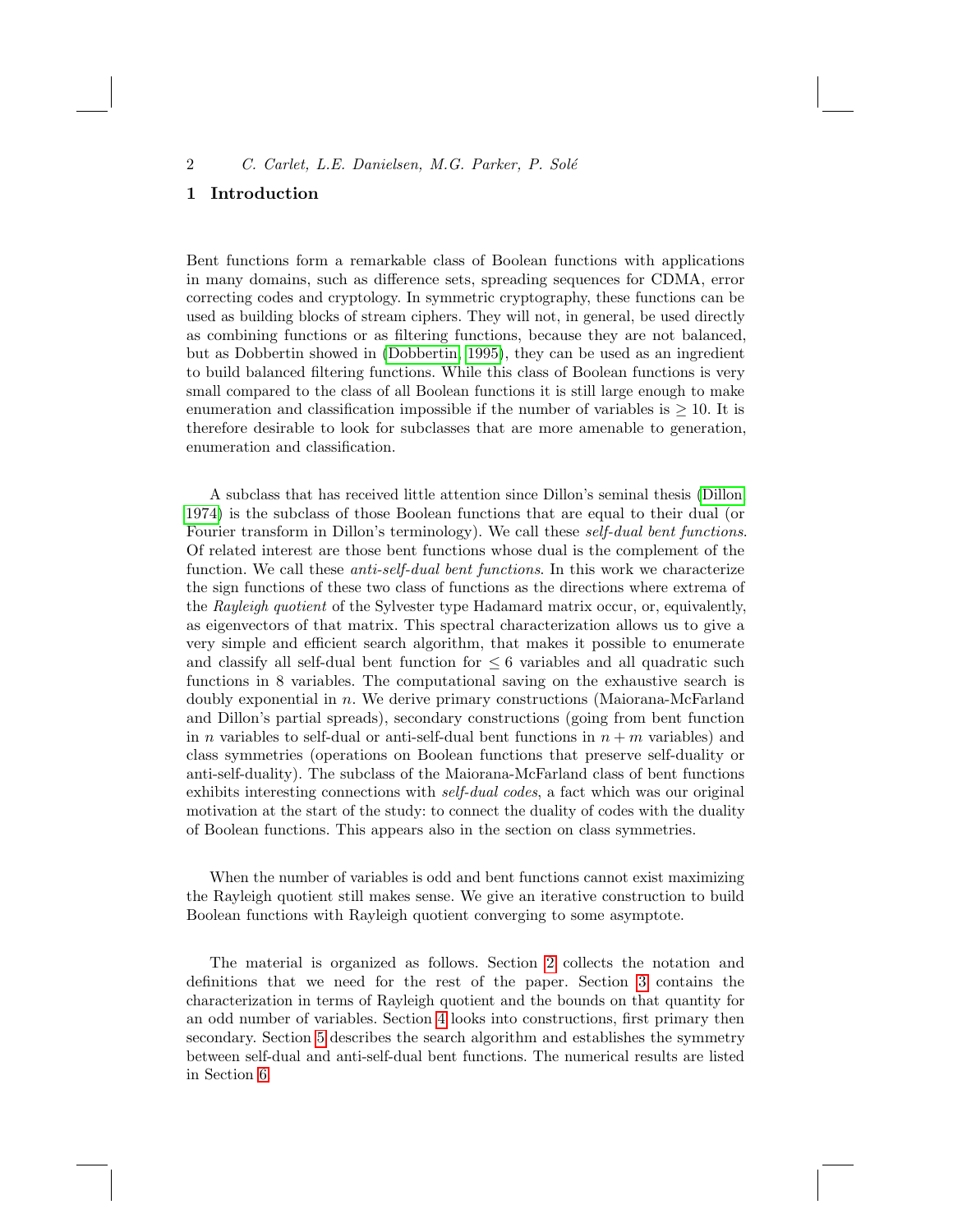## 2 Definitions and Notation

A Boolean function f in n variables is any map from  $\mathbb{F}_2^n$  to  $\mathbb{F}_2$ . Its sign function is  $F := (-1)^f$ , and its *Walsh-Hadamard transform* (WHT) can be defined as

$$
\hat{F}(x) := \sum_{y \in \mathbb{F}_2^n} (-1)^{f(y) + x \cdot y}.
$$

When  $F$  is viewed as a column vector the matrix of the WHT is the Hadamard matrix  $H_n$  of Sylvester type, which we now define by tensor products. Let

$$
H:=\left(\begin{matrix}1&1\\1&-1\end{matrix}\right).
$$

Let  $H_n := H^{\otimes n}$  be the *n*-fold tensor product of H with itself and  $\mathcal{H}_n :=$  $H^{\otimes n}/2^{n/2}$ , its normalized version. Recall the Hadamard property

$$
H_n H_n^T = 2^n I_{2^n},
$$

where we denote by  $I_M$  the M by M identity matrix. A Boolean function in n variables is said to be *bent* if and only if  $\mathcal{H}_nF$  is the sign function of some other Boolean function. That function is then called the *dual* of f and denoted by  $f$ . The sign function of f is henceforth denoted by F. If, furthermore,  $f = f$ , then f is self-dual bent. This means that its sign function is an eigenvector of  $\mathcal{H}_n$  attached to the eigenvalue 1. Similarly, if  $f = f + 1$  then f is anti-self-dual bent. This means that its sign function is an eigenvector of  $\mathcal{H}_n$  attached to the eigenvalue -1.

## <span id="page-2-0"></span>3 A Characterization

Define the Rayleigh quotient  $S_f$  of a Boolean function f in n variables by the character sum

$$
S_f:=\sum_{x,y\in\mathbb{F}_2^n}(-1)^{f(x)+f(y)+x\cdot y}=\sum_{x\in\mathbb{F}_2^n}F(x)\hat{F}(x).
$$

<span id="page-2-1"></span>**Theorem 3.1:** Let n denote an even integer and  $f$  be a Boolean function in  $n$ variables. The modulus of the character sum  $S_f$  is at most  $2^{3n/2}$  with equality if and only if f is self-dual bent or anti-self-dual bent.

Proof: The triangle inequality yields

$$
\left|\sum_{x,y}(-1)^{f(x)+f(y)+x\cdot y}\right| \leq \sum_{x}\left|\sum_{y}(-1)^{f(x)+f(y)+x\cdot y}\right|.
$$

By the Cauchy Schwarz inequality the latter sum is at most

$$
\sqrt{2^n \sum_x (\sum_y (-1)^{f(x)+f(y)+x\cdot y})^2}
$$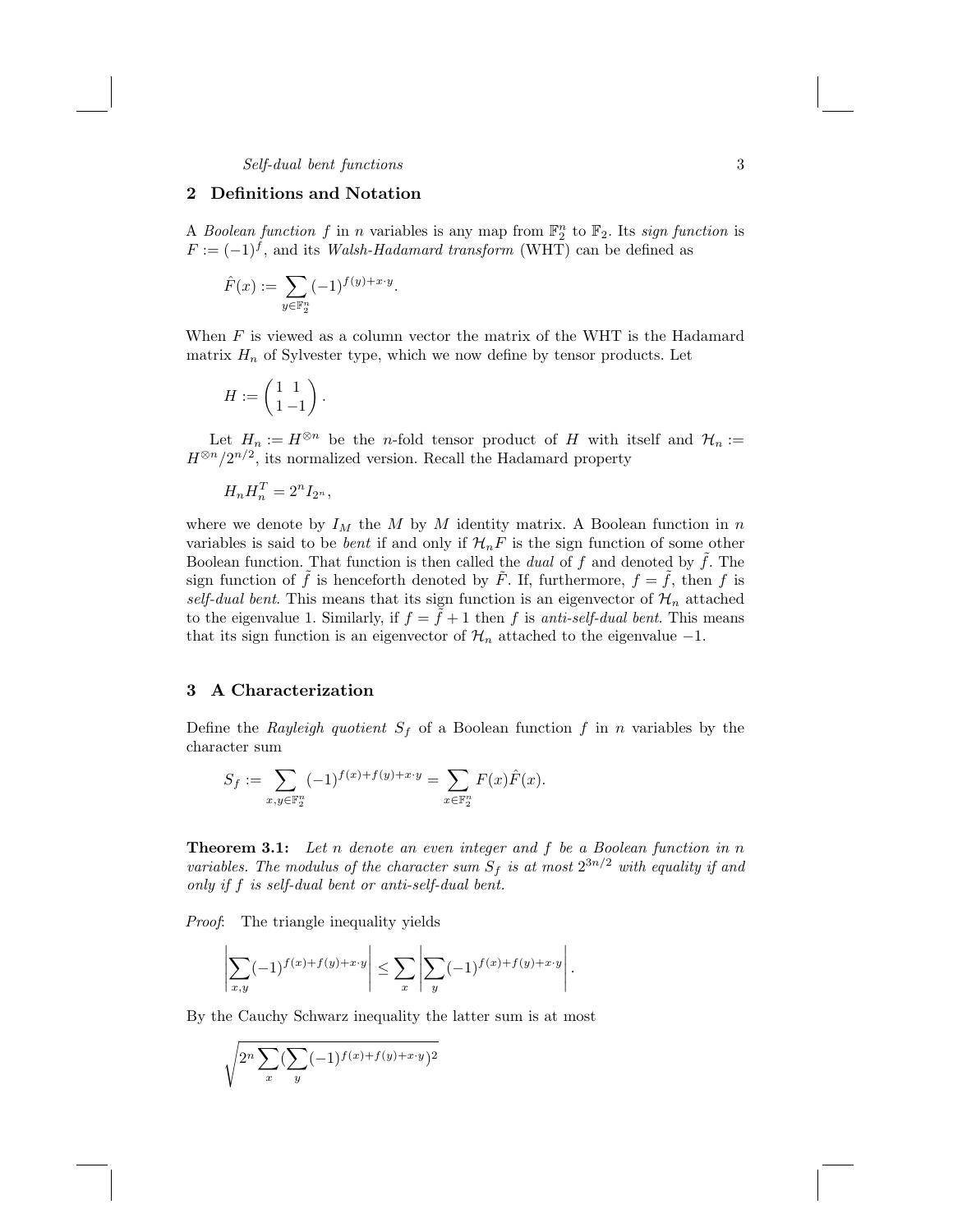which, by Parseval's identity  $(\sum_{x} (\hat{F}(x))^{2} = 2^{2n})$  equals  $2^{3n/2}$ . So,  $S_f \leq 2^{3n/2}$ , with equality only if there is equality in these two inequalities. Equality holds in the Cauchy-Schwarz inequality if and only if  $|F(x)\overline{F}(x)| = |\overline{F}(x)|$  is a constant function of  $x$ , that is if and only if  $f$  is bent. Equality in the triangle inequality holds then if and only if the sign of  $F(x)\hat{F}(x) = 2^{n/2}F(x)\tilde{F}(x)$  is a constant function of x, that is if and only if, furthermore, f is self-dual (+ sign) or anti-self-dual (- sign).  $□$ 

By using the sign function  $F$  of  $f$  we can write

$$
S_f = \sum_{x \in \mathbb{F}_2^n} F(x)\hat{F}(x) = \langle F, H_n F \rangle.
$$

The standard properties of the Rayleigh quotient attached to the real symmetric matrix  $H_n$  show that the maximum (resp. minimum) of  $S_f$  are obtained for F an eigenvector of  $H_n$  attached to a maximum (resp. minimum) eigenvalue of  $H_n$ , which are, by Lemma 5.2 below,  $2^{n/2}$  (resp.  $-2^{n/2}$ ). See for instance (Demmel, 1997, p. 198) or any textbook in numerical analysis for basic definition and properties of the Rayleigh quotient of an Hermitian matrix. Alternatively, by using Lemma 5.2 below, the orthogonal decomposition in eigenspaces of  $H_n$  yields  $F = F^+ + F^-$ , with  $F^{\pm} \in Ker(H_n \pm 2^{n/2}I_{2^n})$ , and  $\langle F, F \rangle = \langle F^+, F^+ \rangle + \langle F^-, F^- \rangle$ . Plugging this decomposition into  $S_f$  gives

$$
S_f = 2^{n/2} \langle F^+, F^+ \rangle - 2^{n/2} \langle F^-, F^- \rangle,
$$

and by the triangle inequality,  $|S_f| \leq 2^{3n/2}$ , with equality if and only if  $F = F^+$  or  $F = F^{-}$ .

**Proposition 3.2:** The Hamming distance between a self-dual bent function  $f_1$  and an anti-self-dual bent function  $f_2$ , both of n variables, is  $2^{n-1}$ .

*Proof*: Let  $F_1$  (resp.  $F_2$ ) denote the sign function of  $f_1$  (resp.  $f_2$ .). On the one hand

$$
\langle F_1, H_n F_2 \rangle = -2^{n/2} \langle F_1, F_2 \rangle,
$$

by anti-self-duality of  $f_2$ . On the other hand by self-adjunctness of  $H_n$ , we have

$$
\langle F_1, H_n F_2 \rangle = \langle H_n F_1, F_2 \rangle,
$$

which equals  $2^{n/2}\langle F_1, F_2 \rangle$ , by self-duality of  $f_1$ . Since

$$
\langle F_1, F_2 \rangle = -\langle F_1, F_2 \rangle = 0,
$$

the result follows.  $\Box$ 

An interesting open problem is to consider the maximum of  $S_f$  for n odd, when the eigenvectors of  $H_n$  cannot be in  $\{\pm 1\}^{2^n}$ . In that direction we have

**Theorem 3.3:** The maximum Rayleigh quotient of a Boolean function g in an odd number of variables n is at least  $S_g \geq 2^{(3n-1)/2}$ .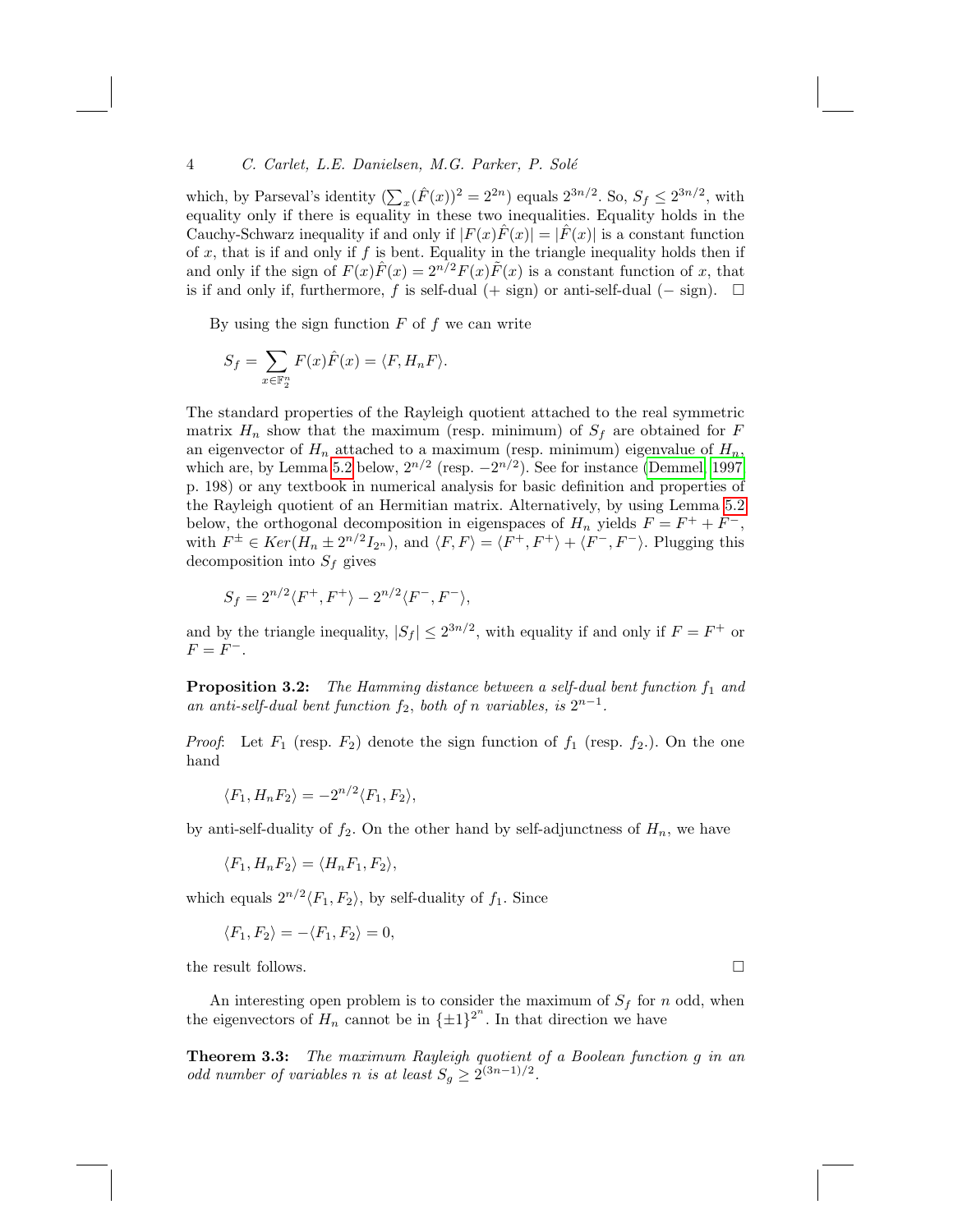Table 1 Boolean Functions with Maximum Rayleigh Quotient Found by Experiment

| $\boldsymbol{n}$ | $S_{f\max}$ | Examples                                                            |
|------------------|-------------|---------------------------------------------------------------------|
| 3                | 0.883883    | $123 + 13 + 23$                                                     |
| 5                | 0.883883    | $12345 + 1235 + 2345 + 124 + 125 + 234 + 245 + 12 + 14 + 34 + 1$    |
| 7                | 0.883883    | $123456 + 123457 + 12345 + 12346 + 12347 + 13456 + 13457 +$         |
|                  |             | $23456 + 23457 + 1234 + 1236 + 1237 + 1246 + 1247 + 1345 +$         |
|                  |             | $1456 + 1457 + 2356 + 2357 + 2456 + 2457 + 123 + 126 + 127 +$       |
|                  |             | $134 + 136 + 2456 + 2457 + 123 + 126 + 127 + 134 + 136 + 137 +$     |
|                  |             | $145 + 236 + 237 + 246 + 247 + 346 + 347 + 356 + 357 + 456 +$       |
|                  |             | $457 + 16 + 17 + 25 + 26 + 27 + 35 + 36 + 37 + 46 + 47 + 56 + 57 +$ |
|                  |             | $67 + 3 + 5$                                                        |
| 9                | 0.883883    | algebraic degree 7, number of monomials is 110                      |
| 11               | 0.905981    | algebraic degree 8, number of monomials is $524$                    |
| 13               | 0.919791    | algebraic degree 9, number of monomials is 1767                     |
| 15               | 0.926697    | algebraic degree 10, number of monomials is 5494                    |
| 17               | 0.930149    | algebraic degree 11, number of monomials is 16673                   |
| 19               | 0.931876    | algebraic degree 12, number of monomials is $50208$                 |
| 21               | 0.932739    | algebraic degree 13, number of monomials is 150811                  |
| 23               | 0.933170    | algebraic degree 14, number of monomials is $452618$                |
| 25               | 0.933386    | algebraic degree 15, number of monomials is 1358037                 |

*Proof:* Let F be the sign function of a self-dual bent function in  $n-1$  variables, so that  $H_{n-1}F = 2^{(n-1)/2}F$ . Define a Boolean function in *n* variables by its sign function  $G = (F, F)$ . Write  $H_n = H \otimes H_{n-1}$ , to derive

$$
H_n G = (2H_{n-1}F, 0)^t = (2^{(n+1)/2}F, 0)^t.
$$

Taking dot product on the left by G yields

$$
S_g = 2^{(n+1)/2} F^t F = 2^{(n+1)/2} 2^{n-1} = 2^{(3n-1)/2}.
$$

 $\Box$ 

Define the normalised Rayleigh quotient magnitude of a Boolean function,  $f$ , of  $n$  variables, to be

$$
\mathcal{S}_f = \frac{|S_f|}{2^{3n/2}}.
$$

When n is even then the maximum achievable  $S_f$  is exactly one. When n is odd then the bent concatenation construction contained in the proof of Theorem 3.3 gives  $S_f = 2^{-\frac{1}{2}}$ . We call this latter figure the *bent-concatenation bound* for  $S_f$ . We are interested in finding Boolean functions that achieve  $S_f > 2^{-\frac{1}{2}} = 0.707$  for n odd. It turns out that such functions do exist. Table 1 shows the maximum  $S_f$ found so far by some initial computations, for different  $n$ , by the iterative method we now describe. Note that the search for  $n = 3$  is exhaustive, while searches for  $n \geq 5$  are non-exhaustive.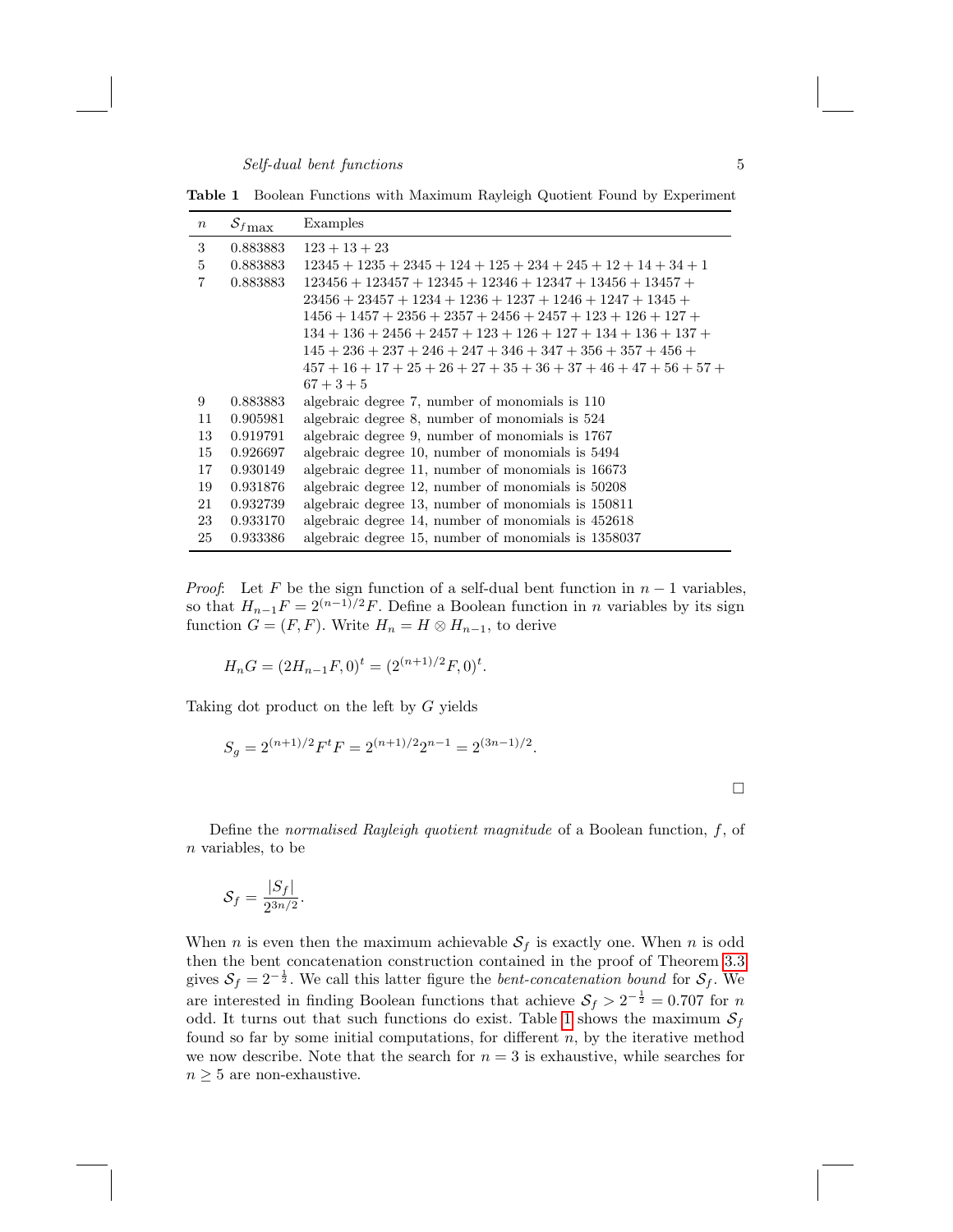For lack of bent functions—and therefore dual bent functions—in odd number of variables, we need to introduce the following notion of duality. For any Boolean function  $f$  in  $n$  variables, with  $n$  odd, let

$$
\hat{F} = F^m F^p,
$$

with  $F^m \geq 0$ , and  $F^p$  with values in  $\{\pm 1\}$ . If  $F^m(x) = 0$ , we take the convention that  $F^p(x) = 1$ . (Mnemonic: m for magnitude and p for phase). Let  $F_0$  denote an arbitrary sign function in *n* variables. Define for  $k \geq 1$ , a sequence of sign functions in  $n + 2k$  variables that, at each step, satisfy one of the following two recursions:

$$
F_k = (F_{k-1}, F_{k-1}^p, F_{k-1}^p, -F_{k-1})^t
$$
 or  $F_k = (F_{k-1}^p, F_{k-1}, F_{k-1}, -F_{k-1}^p)^t$ 

.

The attached Boolean function is  $f_k$  such that  $F_k = (-1)^{f_k}$ .

**Theorem 3.4:** The sequence of normalized Rayleigh quotients of  $f_k$  is nondecreasing.

*Proof:* Note that  $H_{n+2k} = H_2 \otimes H_{n+2k-2}$ . Write, for simplicity  $M = H_{n+2k-2}$ , and  $S_k$  for  $S_{f_k}$ . We evaluate  $S_k$  as a function of  $S_{k-1}$ . Using the expression for  $H_{n+2k-2}$ , we get, depending on the choice of  $F_k$ ,

$$
H_{n+2k}F_k = H_2(MF_{k-1}, MF_{k-1}^p, MF_{k-1}^p, -MF_{k-1})^t,
$$

or

$$
H_{n+2k}F_k = H_2(MF_{k-1}^p, MF_{k-1}, MF_{k-1}, -MF_{k-1}^p)^t.
$$

Multiplying on the left by  $F_k^t$  (regarded as a length 4 row vector) we get, for either choice of  $F_k$ ,

$$
S_k = 4\langle F_{k-1}, M F_{k-1}^p \rangle + 4\langle F_{k-1}^p, M F_{k-1} \rangle,
$$

and, by self-adjunctness of M,

$$
S_k = 8\langle M F_{k-1}, F_{k-1}^p \rangle.
$$

By definition of the phase part,  $MF_{k-1} = F_{k-1}^p F_{k-1}^m$ . Plugging back in yields

$$
|S_k| = 8 \sum_x F_{k-1}^m(x).
$$

By definition of the Rayleigh quotient,

$$
S_{k-1} = \sum_{x} F_{k-1}(x) F_{k-1}^p(x) F_{k-1}^m(x),
$$

from which it follows that  $|S_{k-1}| \leq \sum_x F_{k-1}^m(x)$  and, therefore, that

$$
|S_{k-1}| \le \frac{|S_k|}{8}.
$$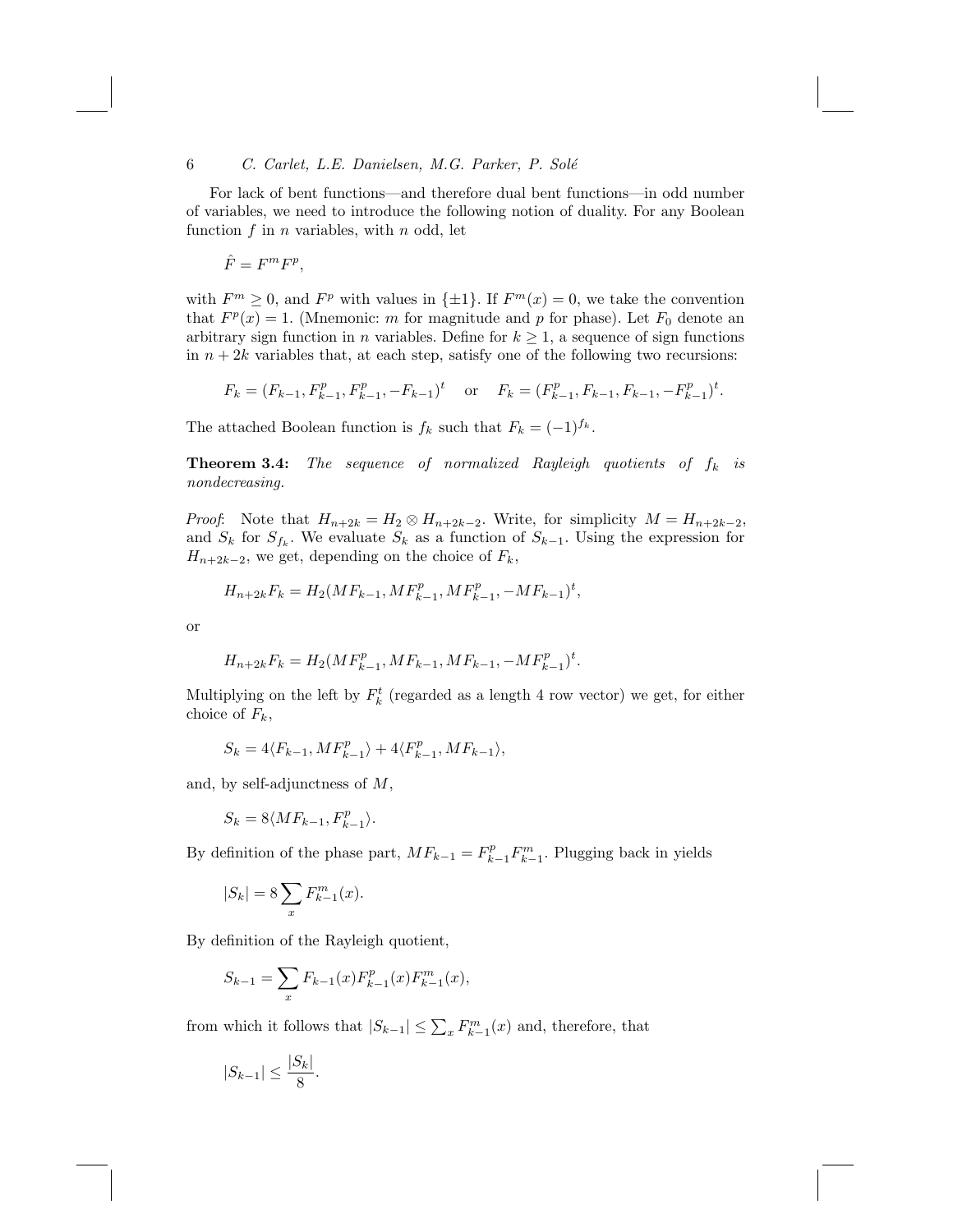By the identity  $2^{3(n+2k)/2} = 8 \cdot 2^{3(n+2k-2)/2}$ , the result follows.

Since a bounded nondecreasing sequence of reals converge we can define the asymptote of a Boolean function  $f$  by the limit of the normalized Rayleigh quotients of  $f_k$  with initial condition  $f_0 = f$  for k large. In Table 2 we give some lower bounds on asymptotes for  $\mathcal{S}_{f_k}$  as  $k \to \infty$ , for n small, by iterating just the construction  $F_k = (F_{k-1}, F_{k-1}^p, F_{k-1}^p, -F_{k-1})^t$ . For instance, for  $n = 3$ , experiments show that applying the construction to the Boolean functions in 3 variables partitions the input space into four classes depending on the asymptote of  $\mathcal{S}_{f_k}$  for k large. We see, for  $n = 3$ , that the four lower bounds are  $S_{f_{10}} = 0.507629, 0.882848, 0.883538,$ and 0.883883, which appear to be tight to within two or three decimal places. Observe that the  $f_{10}$  are Boolean functions of  $3 + (10 \times 2) = 23$  variables. One could, of course, get tighter bounds by computing, in each case, e.g.  $\mathcal{S}_{f_{11}}$  and higher, but computational demands then become prohibitive. The lowest two classes for  $n = 2, 3$ , and the lowest class for  $n = 4$  are for  $f_0$  taken from the set of affine functions. Observe that, for  $n$  even, we appear to obtain a construction for functions which are '*asymptotically self-dual*'.

At each iteration step, we could either choose construction

$$
F_k = (F_{k-1}, F_{k-1}^p, F_{k-1}^p, -F_{k-1})^t
$$

or

$$
F_k = (F_{k-1}^p, F_{k-1}, F_{k-1}, -F_{k-1}^p)^t,
$$

and, although not shown in Table 2, this extra freedom appears, experimentally, to yield a much larger set of asymptotic bounds.

To demonstrate that the above recursive construction is effective, we need to consider what the average Rayleigh quotient of a Boolean function is when picked at random. Computer experiments give the following:

- For  $n = 2$ ,  $S_{f_{\text{av}}} = 0.5$ .
- For  $n = 3$ ,  $S_{f_{\text{AV}}} = 0.398$ .
- For  $n = 4$ ,  $S_{f_{\text{av}}} = 0.281$ .
- For  $n = 5$ ,  $S_{f_{\text{av}}} \approx 0.199$ .
- For  $n = 6$ ,  $S_{f_{\text{AV}}} \approx 0.141$ .
- For  $n = 7$ ,  $S_{f_{\text{av}}} \approx 0.100$ .
- For  $n = 8$ ,  $S_{f_{\text{av}}} \approx 0.070$ .

From these experimental results we propose the following conjecture.

Conjecture 3.5: The expected absolute Rayleigh quotient of a random Boolean function is  $\sim 9/2^{\frac{n}{2}+3}$  for large n.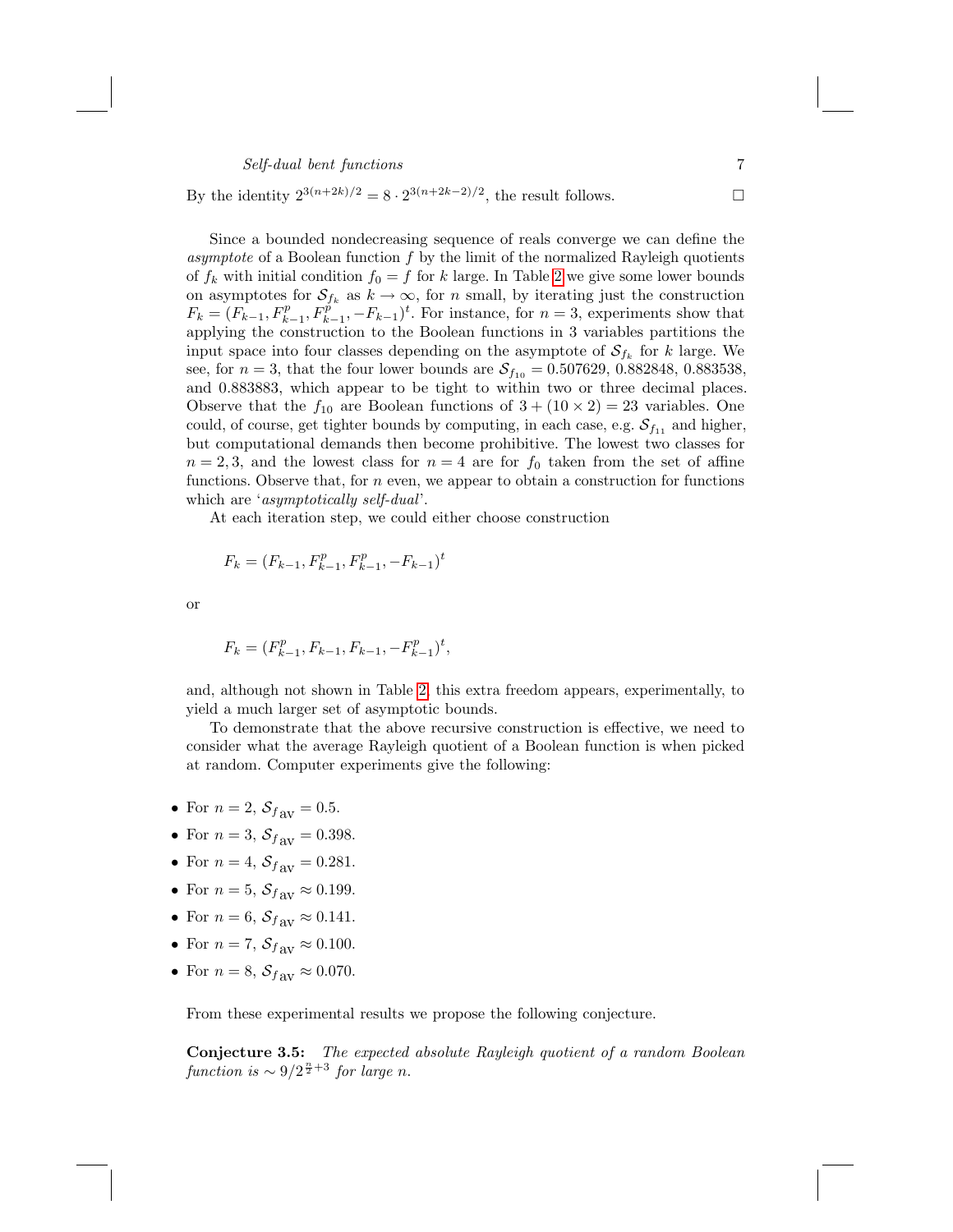<span id="page-7-0"></span>**Table 2** Lower Bounds,  $S_{f_k}$ , on the Normalised Asymptotic Rayleigh Quotient Magnitude of  $f_k$  for  $f_0$  an n-Variable Boolean Function

| $\boldsymbol{n}$ | $\boldsymbol{k}$ | Lower bound on asymptote |
|------------------|------------------|--------------------------|
| 1                | 11               | 0.883883                 |
| $\overline{2}$   | $\overline{0}$   | 1.0                      |
|                  | 12               | 0.999756                 |
|                  | 12               | 0.687317                 |
| 3                | 10               | 0.883883                 |
|                  | 10               | 0.883538                 |
|                  | 10               | 0.882848                 |
|                  | 10               | 0.507629                 |
| 4                | $\overline{0}$   | 1.0                      |
|                  | 10               | 0.999756                 |
|                  | 10               | 0.999512                 |
|                  | 6                | 0.871582                 |
|                  | 6                | 0.840820                 |
|                  | 6                | 0.831810                 |
|                  | 6                | 0.828461                 |
|                  | 6                | 0.813049                 |
|                  | 6                | 0.812500                 |
|                  | 6                | 0.811523                 |
|                  | 6                | 0.809570                 |
|                  | 6                | 0.807617                 |
|                  | 6                | 0.687500                 |
|                  | 6                | 0.686523                 |
|                  | 6                | 0.684570                 |
|                  | 6                | 0.680664                 |
|                  | 10               | 0.366730                 |
| 5                |                  | Highest class sampled    |
|                  | 10               | 0.933386                 |
|                  |                  | Lowest class sampled     |
|                  | 10               | 0.508104                 |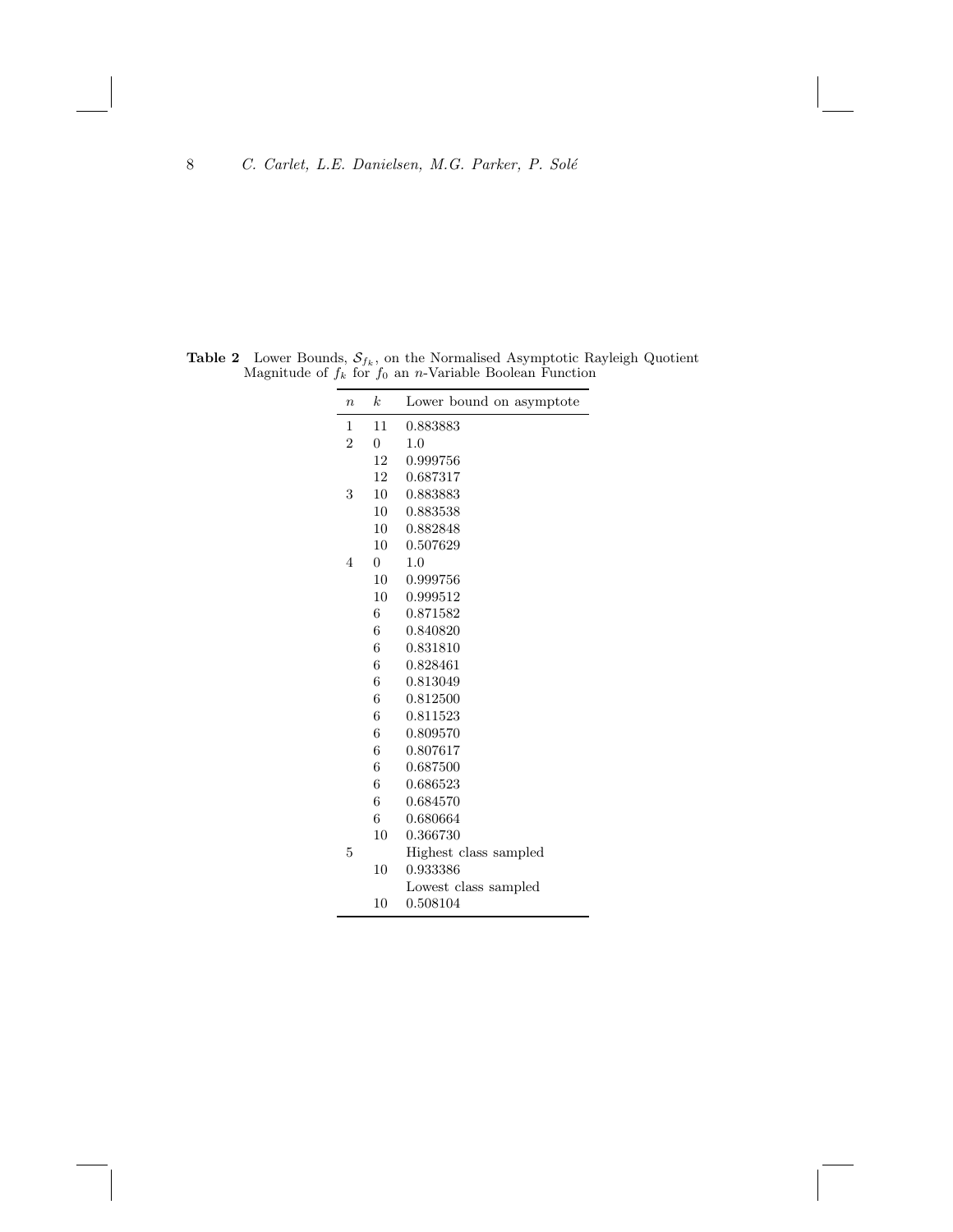## <span id="page-8-0"></span>4 Constructions

## 4.1 Primary Construct[ions](#page-16-1)

## 4.1.1 Quadratic Functions

Recall that a matrix over  $\mathbb{F}_2$  is called *symplectic* (see (MacWilliams and Sloane, 1977, Chap. 15, sec. 2, p. 435) if it is symmetric with zero diagonal. Let  $f$ be a quadratic function, and let  $\varphi_f(x, x') = f(0) + f(x) + f(x') + f(x + x')$  its associated symplectic form. We have (see (MacWilliams and Sloane, 1977, Chap. 15))  $\varphi_f(x,x') = x' \cdot L_f(x)$ , where  $L_f$  is a linear endomorphism whose matrix is symplectic (conversely, for every symplectic matrix, denoting by  $L$  the linear function admitting it as a matrix, the set of functions f such that  $\varphi_f(x,x') =$  $x' \cdot L(x)$  is a cos[et of the Reed](#page-16-2)-Muller code of order 1 in the Reed-Muller code of order 2).

**Theorem 4.1:** If f is self-dual bent or anti-self-dual bent quadratic Boolean function then the symplectic matrix attached to its symplectic form  $L_f$  is an involution, and  $f(x) + f(L_f(x))$  is constant.

Proof: It is well-known (see e.g. (Carlet, 2009)) that

$$
\left(\sum_{x\in\mathbb{F}_2^n}(-1)^{f(x)}\right)^2=2^n|\mathcal{E}_f|,
$$

where  $\mathcal{E}_f$  is the kernel of  $L_f$ , if the restriction of f to  $\mathcal{E}_f$  is constant, and if not constant then the squared character sum is 0. By Theorem 3.1 the function  $f$  is self-dual bent or anti-self-dual bent if and only if

$$
\left(\sum_{x,y \in \mathbb{F}_2^n} (-1)^{f(x) + f(y) + x \cdot y}\right)^2 = 2^{3n}.
$$

According to the facts recalled above and applied to the quadratic function f in 2n variables  $(x, y) \mapsto f(x) + f(y) + x \cdot y$ , this is equivalent to the fact that  $\mathcal{E}_f$ has dimension n and f is constant on  $\mathcal{E}_{f}$ . So let us calculate the symplectic form associated to f. It is straightforward to see that it equals  $x' \cdot L_f(x) + y' \cdot L_f(y) +$  $x \cdot y' + x' \cdot y$ . We deduce that

$$
\mathcal{E}_{f} = \{ (x, y) \in (\mathbb{F}_{2}^{n})^{2} \mid L_{f}(x) + y = L_{f}(y) + x = 0 \}
$$
  
=  $\{ (x, y) \in (\mathbb{F}_{2}^{n})^{2} \mid y = L_{f}(x), L_{f}^{2}(x) + x = 0 \}.$ 

Hence, f is self-dual bent or anti-self-dual bent if and only if  $L_f^2 = id$  and the function  $f(x) + f(L_f(x)) + x \cdot L_f(x)$  is constant. But  $x \cdot L_f(x) = \varphi_f(x, x) = f(0) +$  $f(x) + f(x) + f(0) = 0.$ 

Example 4.2: Let us take the example of the Gold-like monomial functions  $f(x) = tr(ax^{2^i+1}), a \in \mathbb{F}_{2^n}$ , with the inner product  $x \cdot y = tr(xy)$ . We have  $L_f(x) =$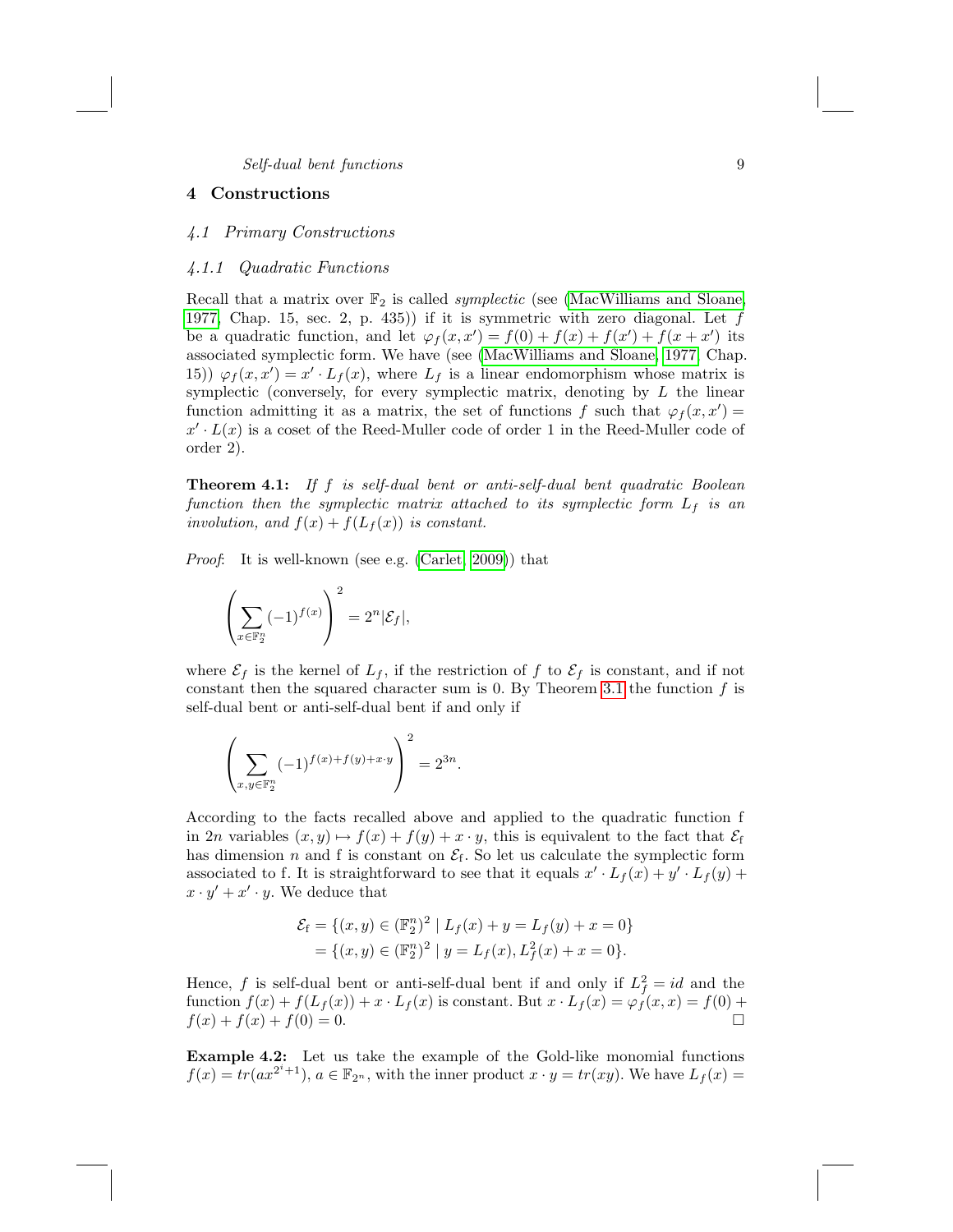$ax^{2^i} + (ax)^{2^{n-i}}$ . Hence  $\mathcal{E}_{f}$  has dimension *n* if and only if, for every  $x \in \mathbb{F}_{2^n}$ , we have  $a(ax^{2^i} + (ax)^{2^{n-i}})^{2^i} + (a(ax^{2^i} + (ax)^{2^{n-i}}))^{2^{n-i}} = x$ , that is  $a^{2^i+1}x^{2^{2i}} +$  $a^2x + a^{2^{n-i+1}}x + a^{2^{n-2i}+2^{n-i}}x^{2^{n-2i}} = x$ , that is  $a^{2^i+1}x^{2^{2i}} + (a^2 + a^{2^{n-i+1}} + 1)x +$  $a^{2^{n-2i}+2^{n-i}}x^{2^{n-2i}}=0.$  Hence, f is self-dual bent or anti-self-dual bent if and only if:

- either  $i = n/2$  and  $a^2 + a^{2^{n/2+1}} + 1 = 0$ ,
- or  $i = n/4$ ,  $a^{2^{n/4}+1} + a^{2^{n/2}+2^{3n/4}} = 0$  and  $a^2 + a^{2^{3n/4+1}} + 1 = 0$ .

Remark 4.3: Classifying all involutory symplectic matrices seem difficult. For instance, taking the adjacency matrix of an undirected graph of girth at least three provides, after reduction modulo 2, many examples.

## 4.1.2 Maiorana-McFarland

A general class of bent functions is the Maiorana-McFarland class, that is functions of the form

 $x \cdot \phi(y) + g(y)$ 

with x, y dimension  $n/2$  variable vectors,  $\phi$  any permutation in  $\mathbb{F}_2^{n/2}$ , and g arbitrary Boolean. In the following theorem we consider the case where  $\phi \in GL(n/2, 2)$ . Let  $L^t$  denote the transpose of  $L$ .

Theorem 4.4: A Maiorana-McFarland function is self-dual bent (resp. antiself-dual bent) if and only if  $g(y) = b \cdot y + \epsilon$  and  $\phi(y) = L(y) + a$  where L is a linear automorphism satisfying  $L \times L^t = I_{n/2}$ ,  $a = L(b)$ , and a has even (resp. odd) Hamming [weight. In bot](#page-16-2)h cases the code of parity check matrix  $(I_{n/2}, L)$  is self-dual and  $(a, b)$  one of its codewords. Conversely, to the ordered pair  $(H, c)$  of a parity check matrix H of a self-dual code of length n and one of its codewords c can be attached such a Boolean function.

*Proof*: The dual of a Maiorana-McFarland bent function  $x \cdot \phi(y) + g(y)$  is equal to  $\phi^{-1}(x) \cdot y + g(\phi^{-1}(x))$  (Carlet, 2009). If the function f is self-dual then g and  $\phi$  must be affine, that is,  $g(y) = b \cdot y + \epsilon$  and  $\phi(y) = L(y) + a$  (where L is a linear automorphism). Then f is self-dual if and only if, for every  $x, y \in \mathbb{F}_2^{n/2}$ ,  $x \cdot (L(y) +$  $a) + b \cdot y + \epsilon = y \cdot L^{-1}(x+a) + L^{-1}(x+a) \cdot b + \epsilon$ , that is, for every  $x, y \in F_2^{n/2}$ ,  $x \cdot L(y) = y \cdot L^{-1}(x)$  (i.e.  $L \times L^t = I_n$ ),  $a = L(b)$  and b has even weight.

Any self-dual code of length n gives rise to a certain number, let's say  $K$ , of rowcolumn inequivalent systematic parity check matrices, and each such inequivalent parity check matrix gives rise to  $2^{n/2-1}$  self-dual bent functions, and  $2^{n/2-1}$  anti-selfdual bent functions. Thus, any self-dual code of length n gives rise to  $K \times 2^{n/2-1}$ self-dual bent functions, and the same number of anti-self-dual bent functions, to within variable re-labelling. All such functions are quadratic. It is possible to both classify and/or enumerate this class given a classification and/or enumeration of all self-dual codes, coupled with a method to classify and/or enumerate all rowcolumn inequivalent systematic parity check matrices for each code. One way of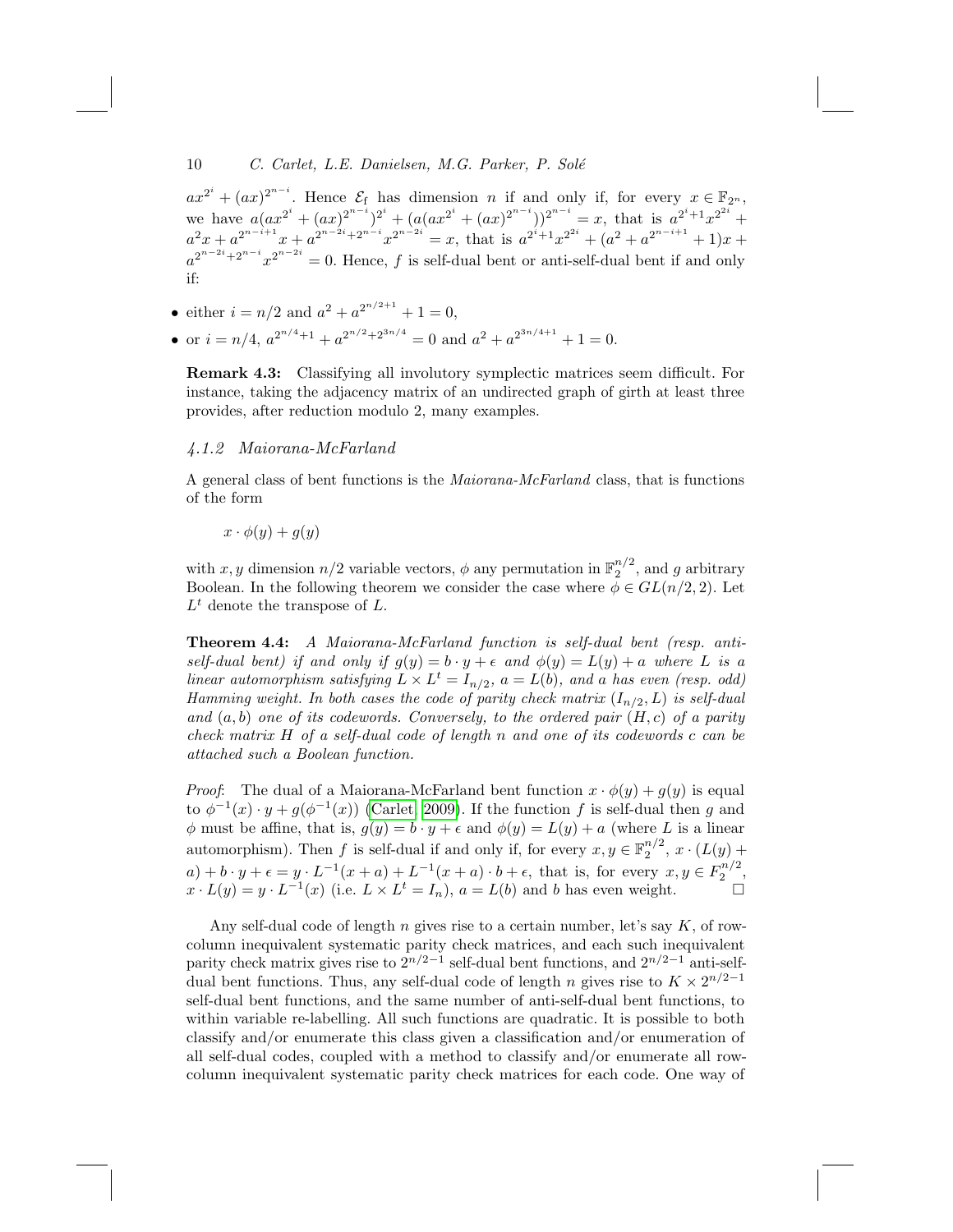performing this last task is to generate all edge-local complementation (ELC) orbits (Danielsen and Parker, 2008), to within re-labelling of vertices, for the bipartite graph associated with each distinct self-dual code of size n. For each of self-dual and anti-self-dual, enumeration would then be realised by summing the orbit sizes and then multiplying the result by  $2^{n/2-1}$ , and classification would be realised by listing each member in the unio[n of orbits. E](#page-16-2)ach member of such a list would then be a RM(2, n) coset leader for a coset of  $2^{n/2-1}$  self-dual and  $2^{n/2-1}$  anti-self-dual quadratic Boolean functions.

## 4.1.3 Dillon's Partial Spreads

Let  $x, y \in \mathbb{F}_{2^{n/2}}$ . The class denoted by  $\mathcal{PS}_{ap}$  in (Carlet, 2009) consists of so-called Dillon's function of the type

$$
f(x, y) = g(x/y)
$$

with the convention that  $x/y = 0$  if  $y = 0$ , and where g is balanced and  $g(0) = 0$ .

**Theorem 4.5:** A Dillon function is self-dual bent if g satisfies  $g(1) = 0$ , and, for all  $u \neq 0$  the relation  $g(u) = g(1/u)$ . There are exactly  $\binom{2^{n/2-1}-1}{2^{n/2-2}}$  such functions.

Proof: By (Carlet, 2009) the dual of a Dillon function is obtained by exchanging the roles of x and y. Define g by its values on pairs  $u, 1/u$  for u different from zero and one. Balancedness means that g evaluates to one  $2^{n/2-1}$  times. The enumeration then follows by observing that u is never equal to  $1/u$  for  $u \neq 1$ .

By complementing functions one may go beyond the  $PS_{ap}$  class.

**Corollary 4.1:** Let g be a function from  $\mathbb{F}_{2n/2}$  down to  $\mathbb{F}_2$ , that satisfies  $g(1)$  $g(0)$ , and, for all  $u \neq 0$  the relation  $g(u) = g(1/u)$ . If g is balanced then with the [sa](#page-16-3)me convention as above the function  $f(x, y) = g(x/y)$  is self-dual bent.

#### 4.1.4 Monomial Functions

In general we shall consider functions of the type  $f(x) = tr(ax^d)$ ,  $a \in \mathbb{F}_{2^n}$ , even n, with the inner product  $x \cdot y = tr(xy)$ . The Gold exponent  $d = 2^{i} + 1$  has been treated in the quadratic function subsection. The Dillon exponent  $d = 2<sup>i</sup> - 1$  follows by (Leander, 2006, Cor. 4). The function is self-dual bent if  $K(a) = 0$ , where  $K(a)$ denotes a Kloosterman sum. It is in fact a special case of the preceding subsection. The Kasami exponent  $d = 2^{2i} - 2^i - 1$  is treated in (Langevin and Leander, 2008) where it is shown that the dual is not even a monomial f[unction.](#page-16-4)

## 4.2 Secondary Constructions

#### 4.2.1 Class Symmetries

In this section we give class symmetries that are operations on Boolean functions that leave the self-dual bent class invariant as a whole. Define, following (Janusz, 2007), the orthogonal group of index n over  $\mathbb{F}_2$  as

$$
\mathcal{O}_n := \{ L \in GL(n, 2) \mid LL^t = I_n \}.
$$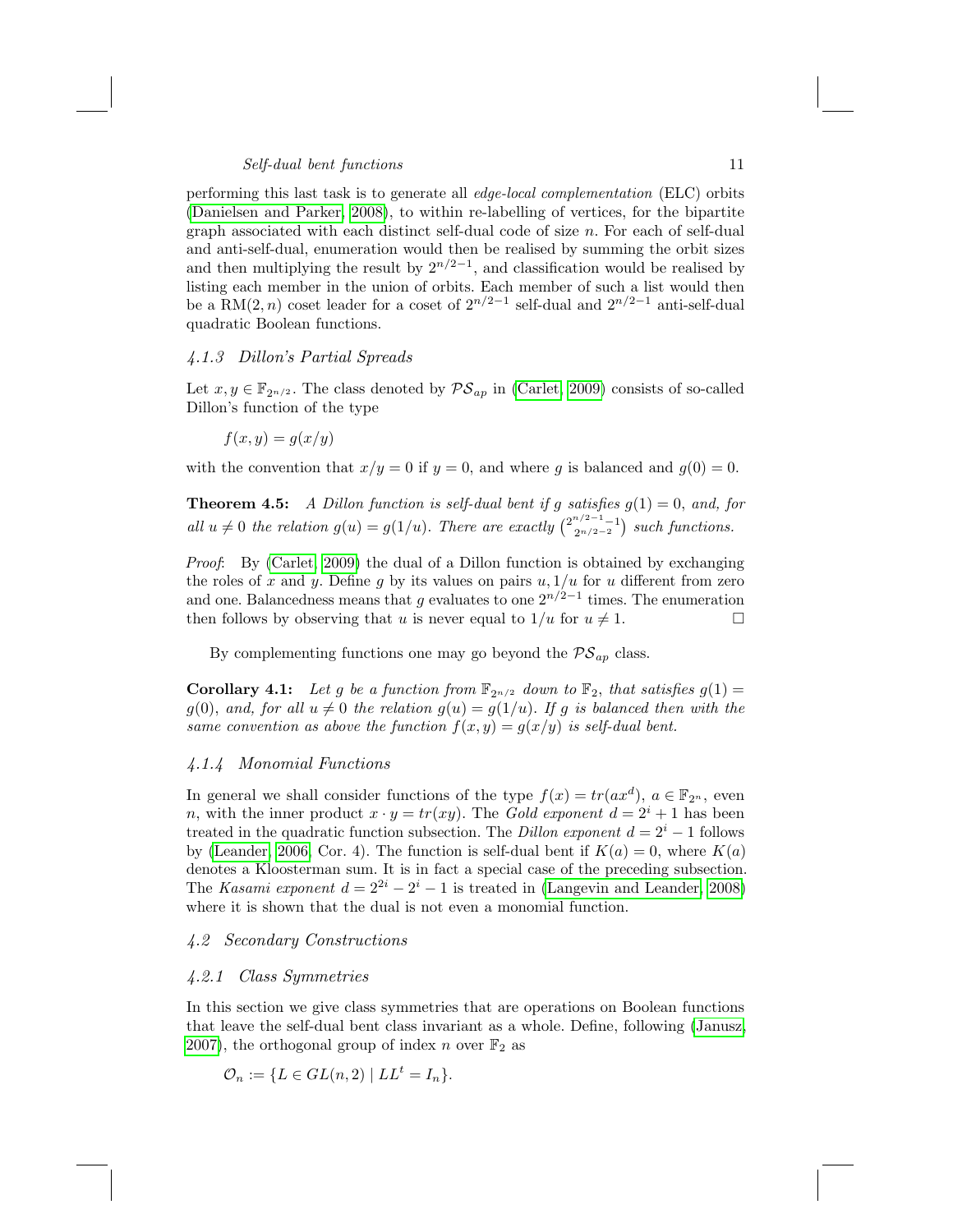Observe that  $L \in \mathcal{O}_n$  if and only if  $(I_n, L)$  is the generator matrix of a self-dual binary code of length 2n. Thus, for even n, an example is  $I_n + J_n$  with  $J_n$  the  $n \times n$  all-one matrix.

**Theorem 4.6:** Let f denote a self-dual bent function in n variables. If  $L \in \mathcal{O}_n$ and  $c \in \{0,1\}$  then  $f(Lx) + c$  is self-dual bent.

*Proof:* Set  $g(x) := f(Lx) + c$ . The Walsh-Hadamard transform of that function is

$$
\hat{G}(x) = (-1)^{c} \hat{F}(L(x)) = 2^{n/2} (-1)^{f(Lx) + c} = 2^{n/2} (-1)^{g(x)},
$$

where the first equality holds by a change of variable involving  $L^{-1} = L^{T}$ , and the last before last by self-duality of  $f$ .

Recall that a function is I-bent if it has flat spectrum with respect to some unitary transform U obtained by tensoring m matrices  $I_2$  and  $n - m$  matrices  $\mathcal{H}_1$ in any order (Riera and Parker, 2006), for some  $m \leq n$ .

**Theorem 4.7:** Let f denote a self-dual bent function in n variables, that is furthermore I-bent. Its I-bent dual is self-dual bent.

*Proof*: By definition, there is an unitary matrix U and a Boolean function g such that  $U(-1)^f = (-1)^g$ . The result then follows from the fact that U commutes with  $\mathcal{H}_n$ .

$$
\mathcal{H}_n(-1)^g = \mathcal{H}_n U(-1)^f = U \mathcal{H}_n(-1)^f = U(-1)^f,
$$

where the last equality comes from the self-duality of  $f$ .

 $4.2.2\quad n+m$  Variables from n Variables and m Variables

For this subsection define the duality of a bent function to be 0 if it is self-dual bent and 1 if it is anti-self-dual bent. If f and g are Boolean functions in  $n$  and m variables, respectively, define the *direct sum* of f and g as the Boolean function on  $n + m$  variables given by  $f(x) + g(y)$ . The following result is immediate, and its proof is omitted. Still it shows that self-dual and anti-[self-dua](#page-16-6)l bent functions cannot be considered separately.

**Proposition 4.8:** If f and g are bent functions of dualities  $\epsilon$  and  $\nu$  their direct sum is bent of duality  $\epsilon + \nu$ .

A more general construction involving four functions can be found in (Carlet, 2004). If  $f_1, f_2$  and  $g_1, g_2$  are a pair of Boolean functions in n and m variables, respectively, define the indirect sum of these four functions by

$$
h(x,y) := f_1(x) + g_1(y) + (f_1 + f_2(x))(g_1 + g_2(y)).
$$

**Theorem 4.9:** If  $f_1, f_2$  (resp.  $g_1, g_2$ ) are bent functions of dualities both  $\epsilon$  (resp. both  $\nu$ ) their indirect sum is bent of duality  $\epsilon + \nu$ . If  $f_1$  is bent,  $f_1$  its dual, and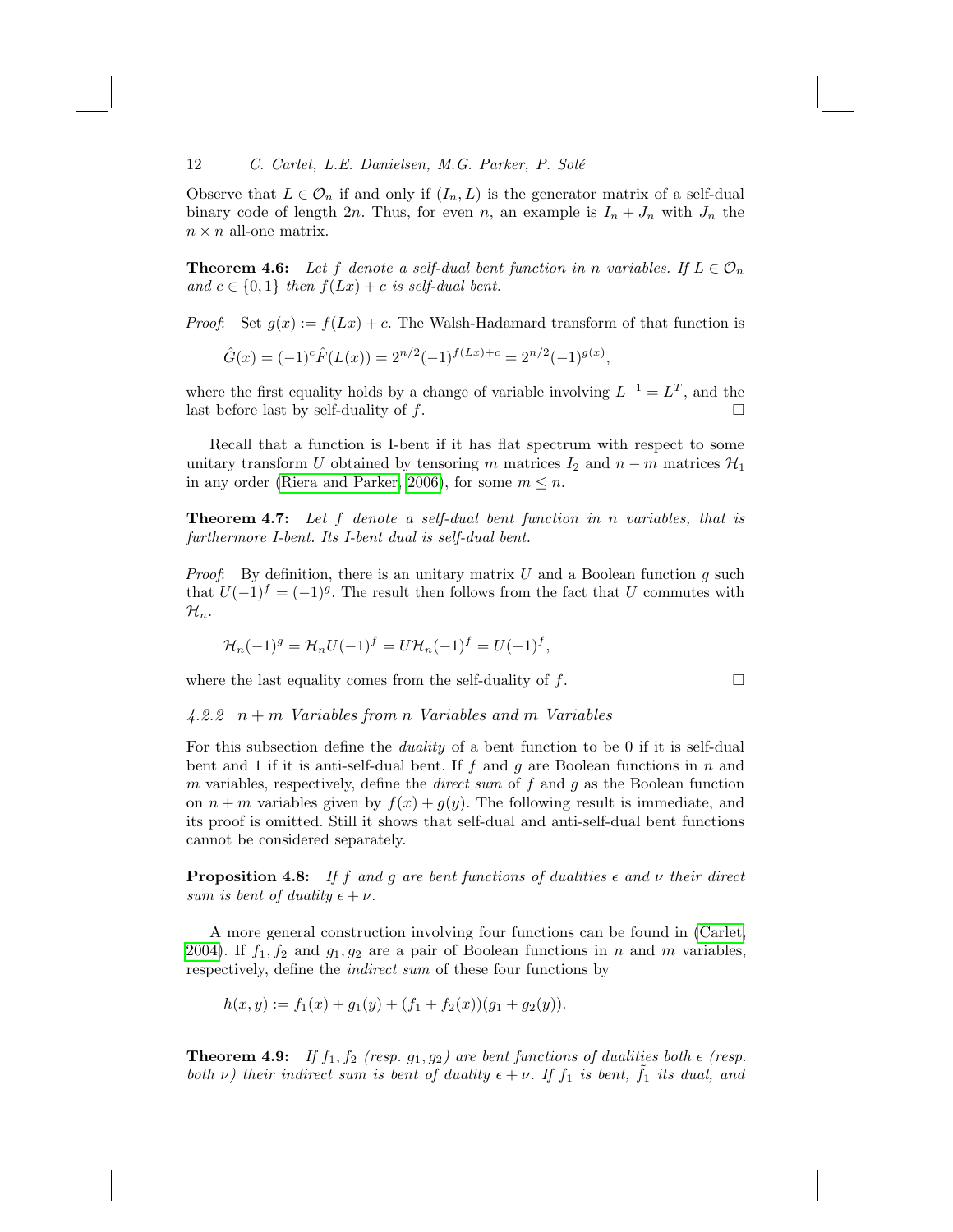$f_2 = \tilde{f}_1 + \epsilon$  for some  $\epsilon \in \{0,1\}$ , and  $g_1$  is self-dual bent and  $g_2$  is anti-self-dual bent, then the indirect sum of the four functions is self-dual bent of duality  $\epsilon$ .

Proof: The proof of the first assertion comes from the fact that the indirect sum is bent if all four functions are bent and in this case the dual function is obtained as the indirect sum of the duals of the four functions (Carlet, 2004). Writing  $f_i = f_i + \epsilon$ , and  $g_i = g_i + \nu$  for  $i = 1, 2$ , the result follows. The proof of the second assertion is similar and is omitted.  $\hfill \square$ 

<span id="page-12-0"></span>As an example of the construction take  $g_1(y_1, y_2) = y_1 y_2$  which is self-dual bent and  $g_2(y_1, y_2) = y_1y_2 + y_1 + y_2$  which is anti-self-dual bent. Let f be a bent function in *n* variables and put F (resp.  $\overline{F}$ ) its sign function (resp. the sign function of its dual). The vector  $(F, \tilde{F}, \tilde{F}, -F)$  is the sign function of a self-dual bent function in  $n+2$  variables. The vector  $(F, -\tilde{F}, -\tilde{F}, -F)$  is the sign function of an anti-selfdual bent function in  $n + 2$  variables. The observant reader will notice that the sign pattern of the above construction is the same as that of self-dual bent and anti-self-dual bent functions in 2 variables. This leads us to conjecture the existence of 20 different constructions of self-dual bent functions in  $n + 4$  variables from bent functions in  $n$  variables.

## 5 A search algorithm

<span id="page-12-1"></span>**Theorem 5.1:** Let  $n \geq 2$  be an even integer and Z be arbitrary in  $\{\pm 1\}^{2^{n-1}}$ . Define  $Y := Z + \frac{2H_{n-1}}{2^{n/2}}Z$ . If Y is in  $\{\pm 1\}^{2^{n-1}}$ , then the vector  $(Y, Z)$  is the sign function of a self-dual bent function in n variables. Moreover all self-dual bent functions respect this decomposition.

We prepare for the proof by a linear algebra lemma.

**Lemma 5.2:** The spectrum of  $\mathcal{H}_n$  consists of the two eigenvalues  $\pm 1$  with the same multiplicity  $2^{n-1}$ . A basis of the eigenspace attached to 1 is formed from the rows of the matrix  $(H_{n-1} + 2^{n/2}I_{2^{n-1}}, H_{n-1})$ . An orthogonal decomposition of  $\mathbb{R}^{2^n}$ in eigenspaces of  $H_n$  is

$$
\mathbb{R}^{2^n} = Ker(H_n + 2^{n/2}I_{2^n}) \oplus Ker(H_n - 2^{n/2}I_{2^n}).
$$

*Proof of the Lemma*: The minimal polynomial of  $\mathcal{H}_n$  is  $X^2 - 1$ , by symmetry of  $\mathcal{H}_n$  and the Hadamard property of  $H_n$ . Hence the spectrum. The multiplicity follows by  $\text{Tr}(\mathcal{H}_n) = 0$ . The matrix  $\mathcal{H}_n + I_n$  is a projector on the eigenspace attached to the eigenvalue 1. The said basis is, up to scale, the first  $2^{n-1}$  columns of that matrix. The last assertion follows by standard properties of symmetric real matrices.  $\Box$ 

*Proof*: By the Lemma, we need to solve for  $X$  with rational coordinates the system

$$
(H_{n-1} + 2^{n/2} I_{2^{n-1}})X = 2^{n/2}Y
$$

$$
H_{n-1}X = 2^{n/2}Z
$$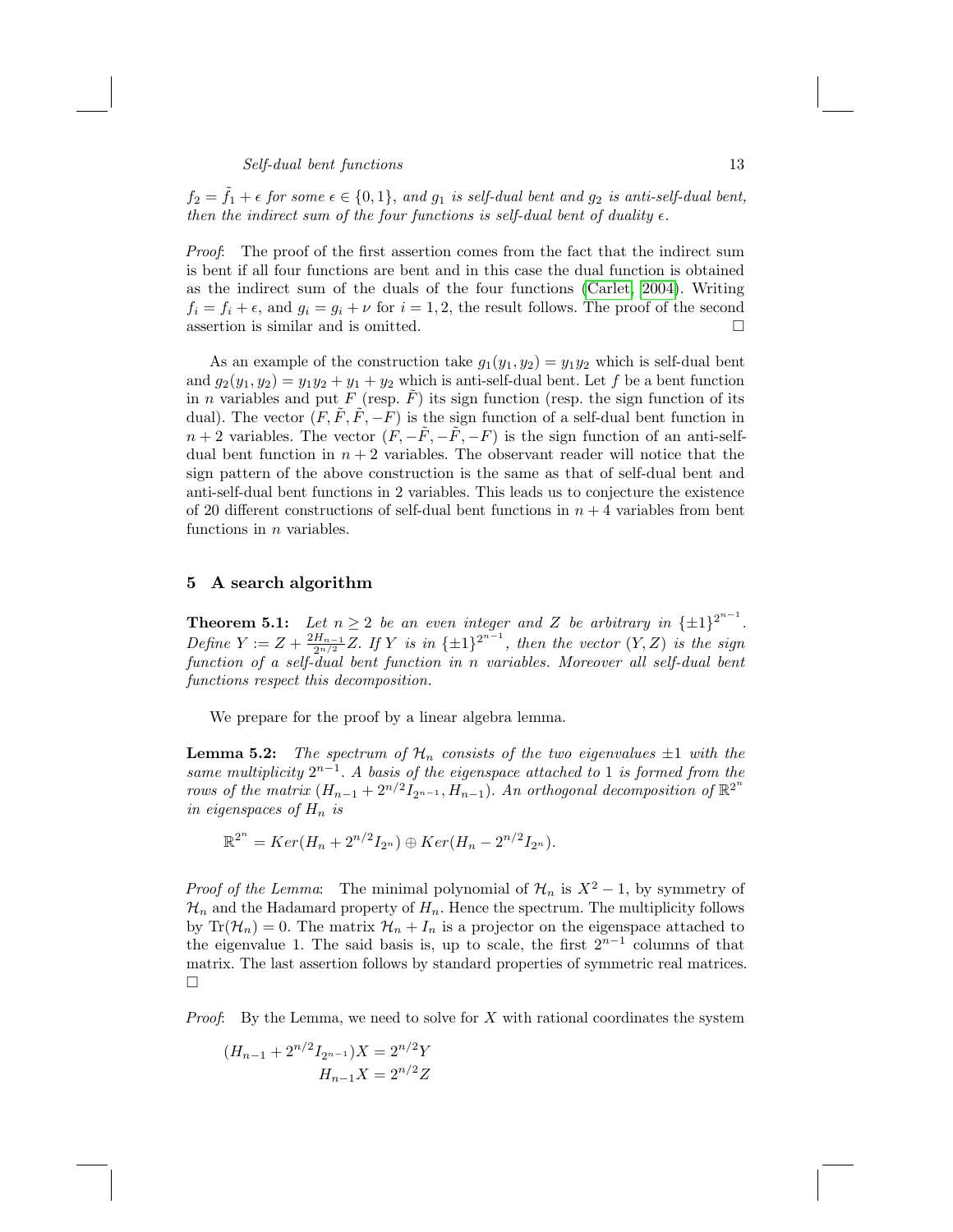or, equivalently

$$
Z + X = Y
$$
  

$$
H_{n-1}X = 2^{n/2}Z.
$$

The result follows by  $H_{n-1}^2 = 2^{n-1} I_{n-1}$ .

As an example we treat the case  $n=2$ . We get  $Y=(2z_1+z_2, z_1)^T$ . The condition  $y_1 = \pm 1$  forces  $z_1 = -z_2$ . We have two self-dual bent functions of sign functions  $(z_1, z_1, z_1, -z_1)^T$ , with  $z_1 = \pm 1$ . We give an algorithm to generate all self-dual bent functions of degree at most  $k$ .

## Algorithm  $SDB(n, k)$ :

- 1. Generate all Z in  $RM(k, n-1)$ .
- 2. Compute all Y as  $Y := Z + \frac{2H_{n-1}}{2^{n/2}}Z$ .
- 3. If  $Y \in {\{\pm 1\}}^{2^{n-1}}$  output  $(Y, Z)$ , else go to next Z.

It should be noted that compared to brute force exhaustive search the computational saving is of order  $2^R$ , with

$$
R = 2^{n} - \sum_{j=0}^{k} {n-1 \choose j} = 2^{n-1} + \sum_{j=0}^{n-k-1} {n-1 \choose j}.
$$

The next result shows that there is a one-to-one correspondence between self-dual and anti-self-dual bent functions.

**Theorem 5.3:** Let  $n \geq 2$  be an even integer and Z be arbitrary in  $\{\pm 1\}^{2^{n-1}}$ . Define  $Y := Z + \frac{2H_{n-1}}{2^{n/2}}Z$ . If Y is in  $\{\pm 1\}^{2^{n-1}}$ , then the vector  $(Z, -Y)$  is the sign function of an anti-self-dual bent function in n variables.

Proof: Observe the identity

$$
\left(I_{2^{n-1}}+\frac{2H_{n-1}}{2^{n/2}}\right)\left(I_{2^{n-1}}-\frac{2H_{n-1}}{2^{n/2}}\right)=-I_{2^{n-1}}.
$$

From there we see that

$$
Z = Y' - \frac{2H_{n-1}}{2^{n/2}}Y'
$$

with  $Y' = -Y$ . By the analogue of Theorem 3.1 for anti-self-dual bent functions the result follows.  $\hfill \square$ 

From this result follows a generation algorithm for anti-self-dual bent functions of degree at most k.

Algorithm  $\text{NSDB}(n, k)$ :

1. Generate all Z in  $RM(k, n-1)$ .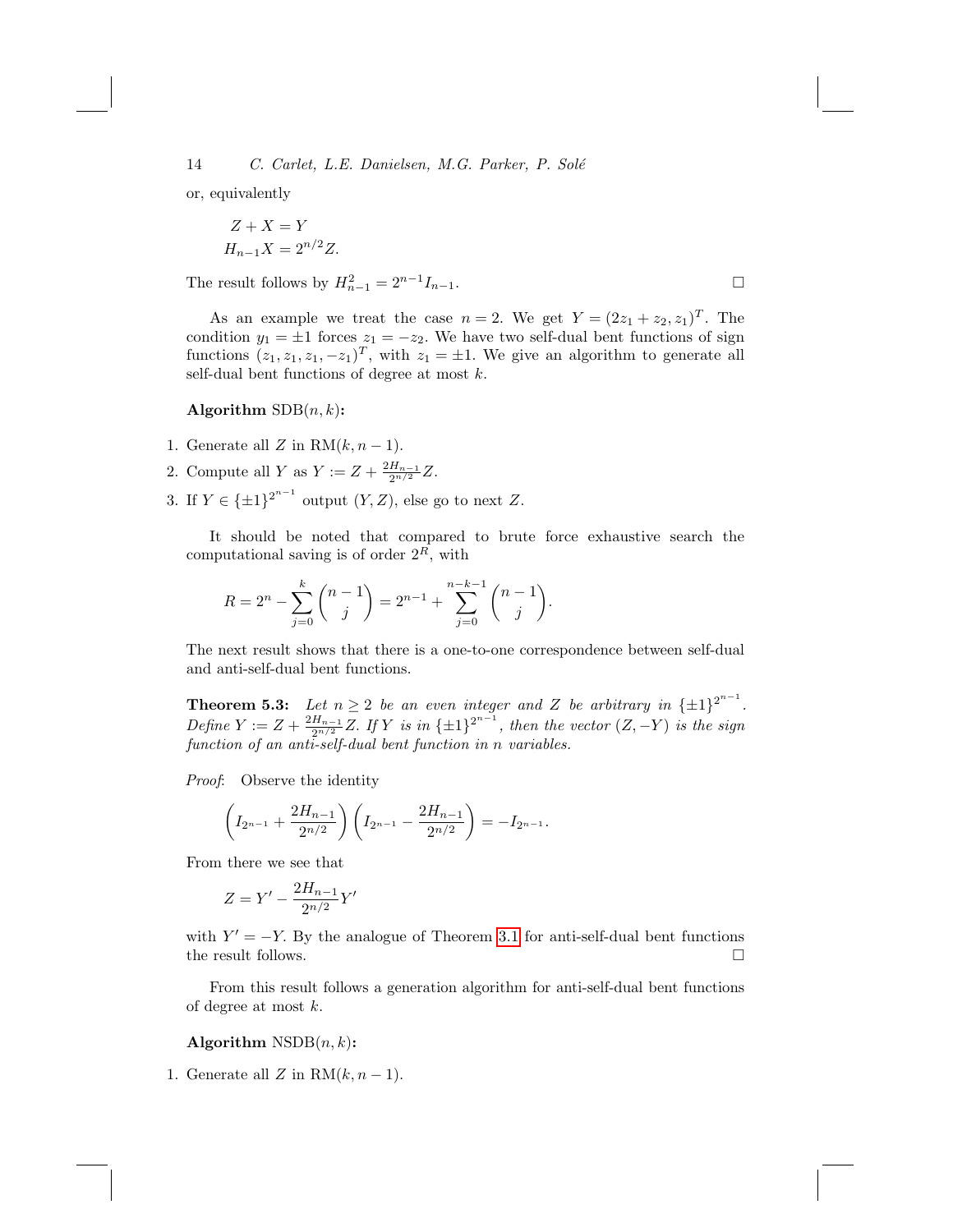- 2. Compute all Y as  $Y := Z \frac{2H_{n-1}}{2^{n/2}}Z$ .
- 3. If  $Y \in {\{\pm 1\}}^{2^{n-1}}$  output  $(Y, Z)$ , else go to next Z.

Eventually, we point out a connection with plateaued functions. Recall that a Boolean function f on n variables is plateaued of order r if the entries of  $H_n(-1)^f$ have modulus either zero or  $2^{n-r/2}$ , where r is even and can range from 0 to n.

**Theorem 5.4:** Let  $n \geq 2$  be an even integer and Z be arbitrary in  $\{\pm 1\}^{2^{n-1}}$ . Define  $Y := Z + \frac{2H_{n-1}}{2^{n/2}}Z$ . If Y is in  $\{\pm 1\}^{2^{n-1}}$ , then both Y and Z are sign functions of plateaued Boolean functions of order  $n-2$  in  $n-1$  variables.

*Proof:* Observe that the entries of  $Y - Z$  take values in the set  $\{0, \pm 2\}$ , and, therefore the entries of  $H_{n-1}Z$  in the set  $\{0, \pm 2^{n/2}\}\$ . Similarly, by the proof of the preceding Theorem,  $Z := -Y + \frac{2H_{n-1}}{2^{n/2}}Y$ . By the same argument as previously, the entries of  $H_{n-1}Y$  are in the set  $\{0, \pm 2^{n/2}\}.$  $n/2$ .

## 6 Numerics

The following results were obtained by using the algorithms  $SDB(n, k)$  and  $\text{NSDB}(n, k)$  for  $n \leq 6$  and  $k \leq n/2$ . We consider the self-dual bent functions f and g to be equivalent when  $g(x) = f(Ax + b) + b \cdot x + c$ , where  $AA^t = I$ ,  $b \in \mathbb{Z}_2^n$ , wt $(b)$ even, and  $c \in \mathbb{Z}_2$ .

#### 6.1 Two variables

There is one and only one self-dual bent function i[n](#page-15-0) two variables up to complementation:  $(1, 1, 1, -1)$ , or  $x_1x_2$ . There is one and only one anti-self-dual bent function in two variables up to complementation:  $(1, -1, -1, -1)$ .

## 6.2 Four and Six Variables

We have classified all self-dual bent functions of up to 6 [va](#page-15-1)riables. Table 3 gives a representative from each equivalence class, and the number of functions in each class. An expression like  $12 + 34$  denotes  $x_1x_2 + x_3x_4$ .

## 6.3 Eight Variables

We have classified all quadratic self-dual bent functions of 8 variables. Table 4 gives a representative from each equivalence class, and the number of functions in each class.

## 7 Conclusion and open problems

In this work we have explored the class of self-dual bent functions and characterized it by the Rayleigh quotient of the Hadamard matrix of Sylvester type. We have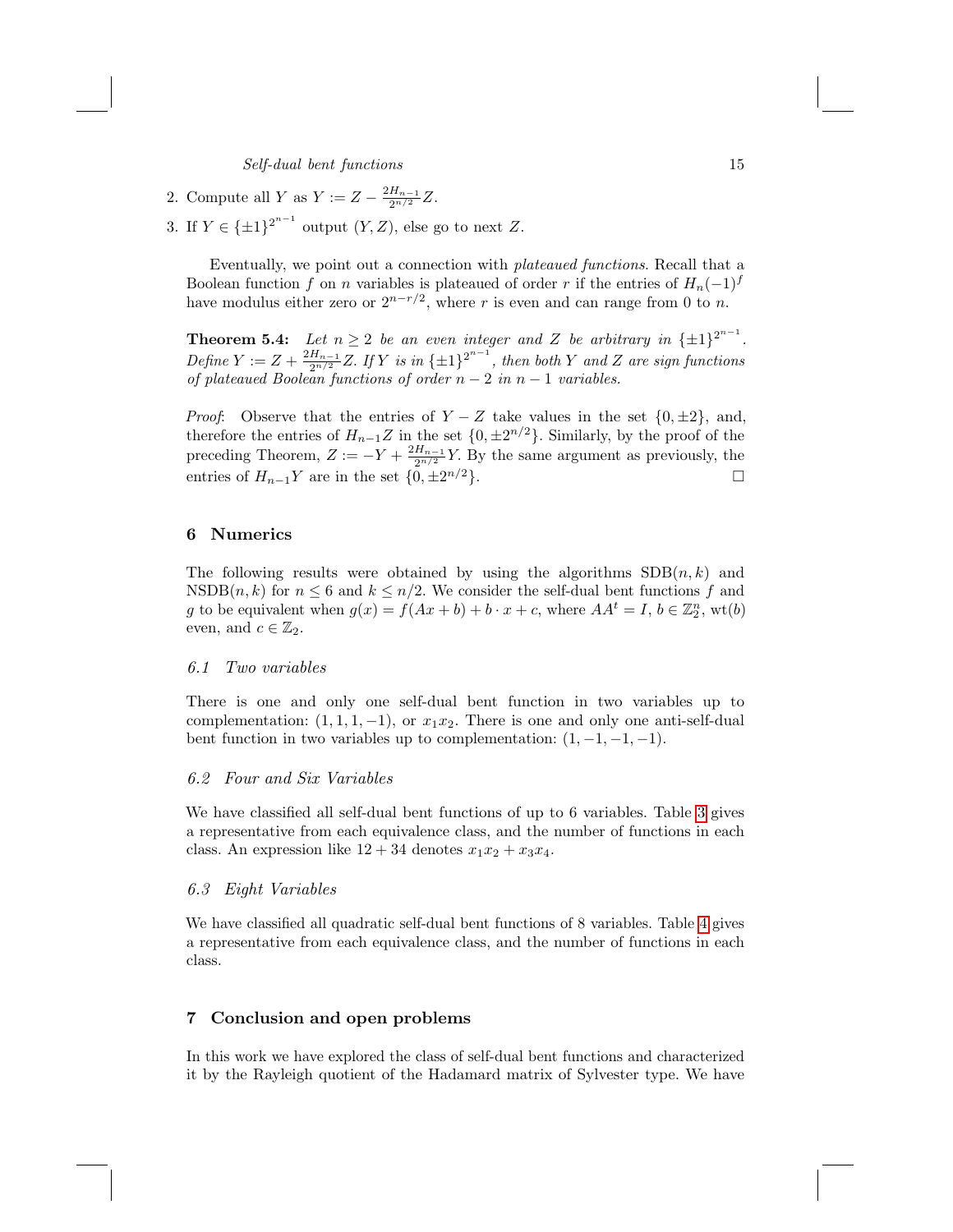<span id="page-15-0"></span>

| Representative from equivalence class                                      |                |  |
|----------------------------------------------------------------------------|----------------|--|
| 12                                                                         | $\overline{2}$ |  |
| Total number of functions of 2 variables                                   | $\overline{2}$ |  |
| $12 + 34$                                                                  | 12             |  |
| $12+13+14+23+24+34+1$                                                      | 8              |  |
| Total number of functions of 4 variables                                   | 20             |  |
| $12 + 34 + 56$                                                             | 480            |  |
| $12+34+35+36+45+46+56+3$                                                   | 240            |  |
| $12+13+14+15+16+23+24+25+26+34+35+36+45+46+$                               | 32             |  |
| $56 + 1 + 2$                                                               |                |  |
| $134 + 234 + 156 + 256 + 12 + 35 + 46 + 56$                                | 11,520         |  |
| $126 + 136 + 125 + 135 + 246 + 346 + 245 + 345 + 12 + 15 + 26 + 34 +$      | 5760           |  |
| $36 + 45 + 56$                                                             |                |  |
| $126+136+145+135+246+236+245+345+12+15+25+34+$                             | 23,040         |  |
| $36 + 46 + 56$                                                             |                |  |
| $456 + 356 + 145 + 246 + 135 + 236 + 124 + 123 + 15 + 26 + 34 + 35 +$      | 1440           |  |
| $36 + 45 + 46 + 3$                                                         |                |  |
| $123 + 124 + 134 + 126 + 125 + 136 + 135 + 234 + 236 + 235 + 146 + 145 +$  | 384            |  |
| $156 + 246 + 245 + 346 + 345 + 256 + 356 + 456 + 14 + 25 + 36 + 45 + 46 +$ |                |  |
| $56 + 1 + 2 + 3$                                                           |                |  |
| Total number of functions of Compiehles                                    | 1000c          |  |

Total number of functions of 6 variables 42,896

Table 4 Quadratic Self-Dual Bent Functions of 8 Variables

<span id="page-15-1"></span>

| Representative from equivalence class                                                                     |                          |  |
|-----------------------------------------------------------------------------------------------------------|--------------------------|--|
| $12+34+56+78$<br>$12 + 34 + 56 + 57 + 58 + 67 + 68 + 78 + 5$<br>$13+14+15+26+27+28+34+35+45+67+68+78+1+2$ | 30,720<br>15,360<br>2048 |  |
| Number of quadratic functions of 8 variables                                                              | 48.128                   |  |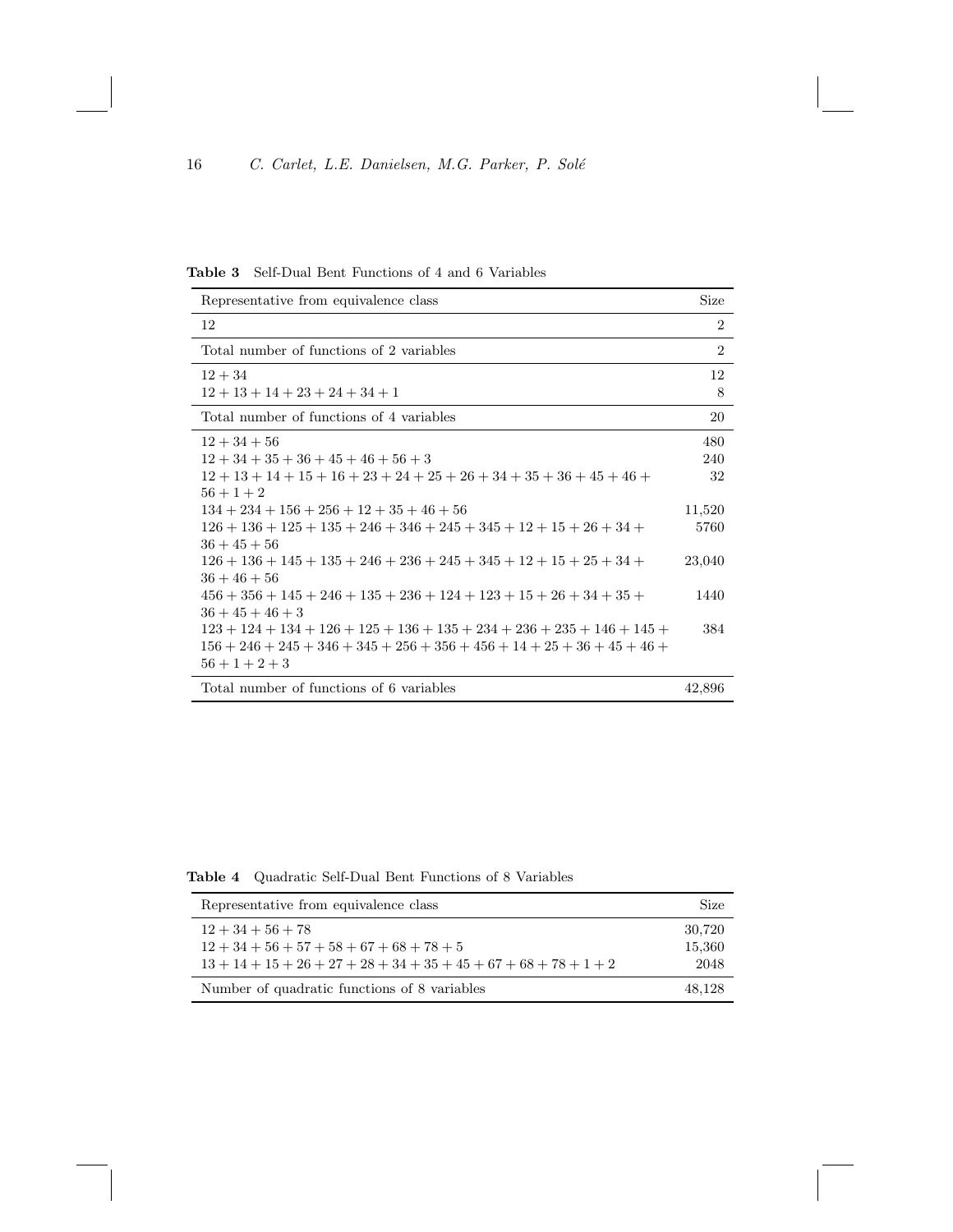determined all self-dual bent functions in at most 6 variables and all quadratic self-dual bent functions for 8 variables. A complete characterization of the class of quadratic self-dual bent functions is a difficult problem that comprises classifying involutory symplectic matrices as a subproblem. The open question is to know if there is more than the Maiorana-McFarland type of Section 4.1. We also have given some symmetries that preserve the self-dual class in Section 4.2. It would be interesting to know if there are no more. More connections with the theory of self-dual binary codes, for instance weight enumerators, is a goal worth pursuing.

## <span id="page-16-2"></span>Acknowledgement

The authors wish to thank Gregor Leander for helpful discussions.

## <span id="page-16-6"></span>References

- Carlet, C. (2009) 'Boolean functions for cryptography and error correcting codes' in Boolean Methods and Models, (to appear), Cambridge University Press, Cambridge.
- Carlet, C. (2004) 'On the secondary constructions of resilient and bent functions' in Coding, Cryptography and Combinatorics, Progr. Comput. Sci. Appl. Logic, Vol. 23, pp. 3–28, Birkhäuser, Basel.
- <span id="page-16-0"></span>Danielsen, L.E. and Parker, M.G. (2008) 'Edge local complementation and equivalence of binary linear codes,' Designs, Codes and Cryptography, Vol. 49, No. 1–3, pp. 161–170.
- Demmel, J.W. (1997) Applied Numerical Linear Algebra, SIAM, Philadelphia.
- <span id="page-16-4"></span>Dillon, J.F. (1974) Elementary Hadamard Difference Sets, Ph.D. thesis, Univ. Maryland.
- Dobbertin, H. (1995) 'Construction of bent functions and balanced Boolean functions with high nonlinearity,' in Fast Software Encryption, Lecture Notes in Comput. Sci., Vol. 1008, pp. 61–74, Springer, Berlin.
- <span id="page-16-3"></span>Janusz, G.J. (2007) 'Parametrization of self-dual codes by orthogonal matrices,' Finite Fields Appl., Vol. 13, No. 3, pp. 450–491.
- <span id="page-16-1"></span>Langevin, P. and Leander, G. (2008) 'Monomial bent functions and Stickelberger's theorem,' Finite Fields Appl., Vol. 14, No. 3, pp. 727–742.
- <span id="page-16-5"></span>Leander G.(2006) 'Monomial bent functions', IEEE Trans. Inform. Theory, Vol. 52, No. 2, pp. 738–743.
- MacWilliams, F.J. and Sloane, N.J.A. (1977) The Theory of Error Correcting Codes, North-Holland, Amsterdam.
- Riera, C. and Parker, M.G. (2006) 'Generalized bent criteria for Boolean functions I', IEEE Trans. Inform. Theory, Vol. 52, No. 9, pp. 4142–4159.